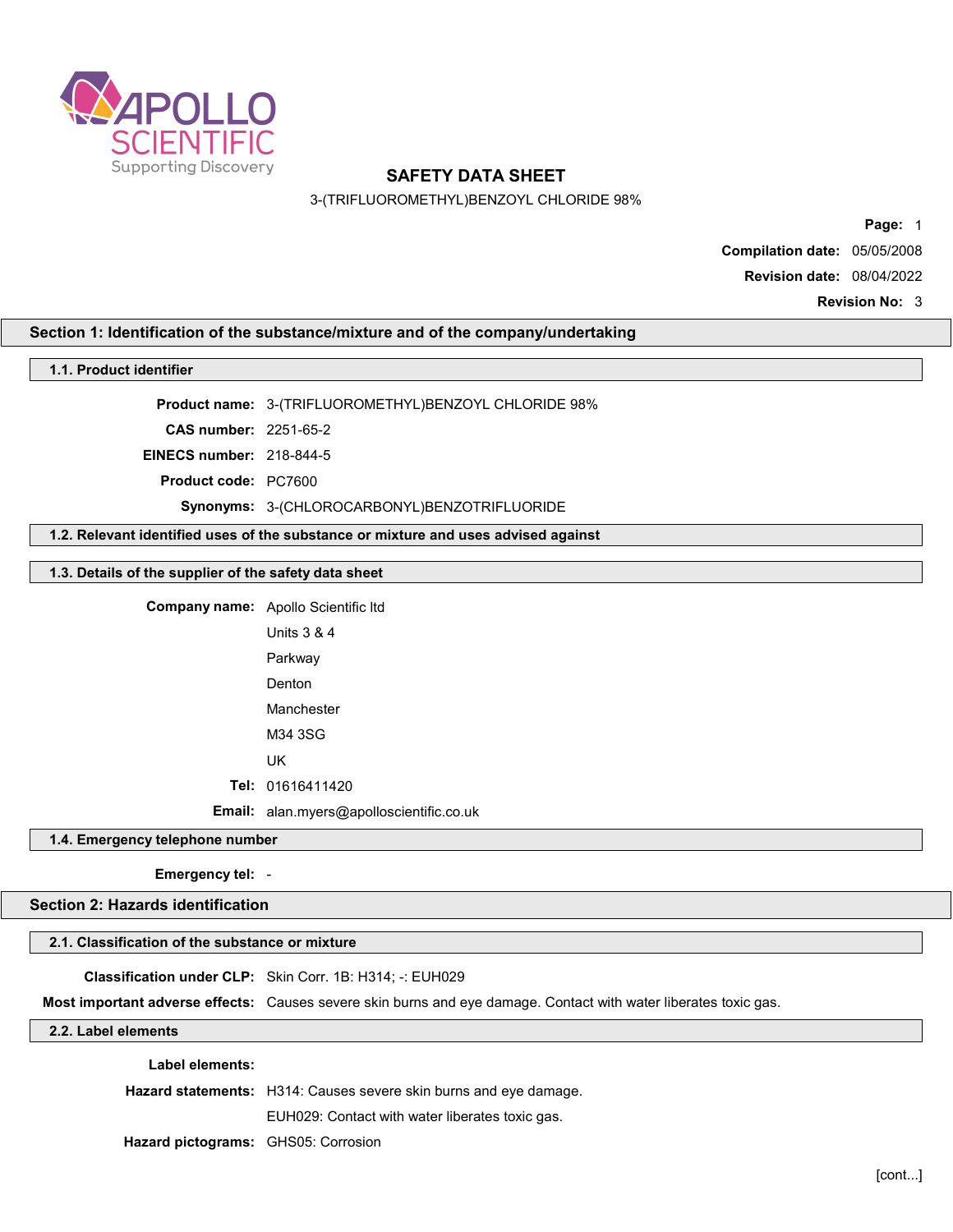3-(TRIFLUOROMETHYL)BENZOYL CHLORIDE 98%



| <b>Signal words: Danger</b> |                                                                                  |
|-----------------------------|----------------------------------------------------------------------------------|
|                             | Precautionary statements: P260: Do not breathe vapours.                          |
|                             | P271: Use only outdoors or in a well-ventilated area.                            |
|                             | P280: Wear protective gloves/protective clothing/eye protection/face protection. |

2.3. Other hazards

Other hazards: Lachrymatory.

PBT: This product is not identified as a PBT/vPvB substance.

# Section 3: Composition/information on ingredients

## 3.1. Substances

Chemical identity: 3-(TRIFLUOROMETHYL)BENZOYL CHLORIDE 98%

cause coughing or wheezing.

CAS number: 2251-65-2

EINECS number: 218-844-5

Section 4: First aid measures

| 4.1. Description of first aid measures                           |                                                                                                      |  |
|------------------------------------------------------------------|------------------------------------------------------------------------------------------------------|--|
|                                                                  | <b>Skin contact:</b> Remove all contaminated clothes and footwear immediately unless stuck to skin.  |  |
|                                                                  | Drench the affected skin with running water for 10 minutes or longer if substance is still           |  |
|                                                                  | on skin. Transfer to hospital if there are burns or symptoms of poisoning.                           |  |
|                                                                  | Eye contact: Bathe the eye with running water for 15 minutes. Transfer to hospital for specialist    |  |
|                                                                  | examination.                                                                                         |  |
| Ingestion:                                                       | Wash out mouth with water. Do not induce vomiting. Give 1 cup of water to drink every 10             |  |
|                                                                  | minutes. If unconscious, check for breathing and apply artificial respiration if necessary.          |  |
|                                                                  | If unconscious and breathing is OK, place in the recovery position. Transfer to hospital             |  |
|                                                                  | as soon as possible.                                                                                 |  |
| Inhalation:                                                      | Remove casualty from exposure ensuring one's own safety whilst doing so. If                          |  |
|                                                                  | unconscious and breathing is OK, place in the recovery position. If conscious, ensure                |  |
|                                                                  | the casualty sits or lies down. If breathing becomes bubbly, have the casualty sit and               |  |
|                                                                  | provide oxygen if available. Transfer to hospital as soon as possible.                               |  |
| 4.2. Most important symptoms and effects, both acute and delayed |                                                                                                      |  |
|                                                                  | Skin contact: Blistering may occur. Progressive ulceration will occur if treatment is not immediate. |  |
|                                                                  | Eye contact: Corneal burns may occur. May cause permanent damage.                                    |  |
|                                                                  | Ingestion: Corrosive burns may appear around the lips. Blood may be vomited. There may be            |  |
|                                                                  | bleeding from the mouth or nose.                                                                     |  |
|                                                                  | Inhalation: There may be shortness of breath with a burning sensation in the throat. Exposure may    |  |

[cont...]

Page: 2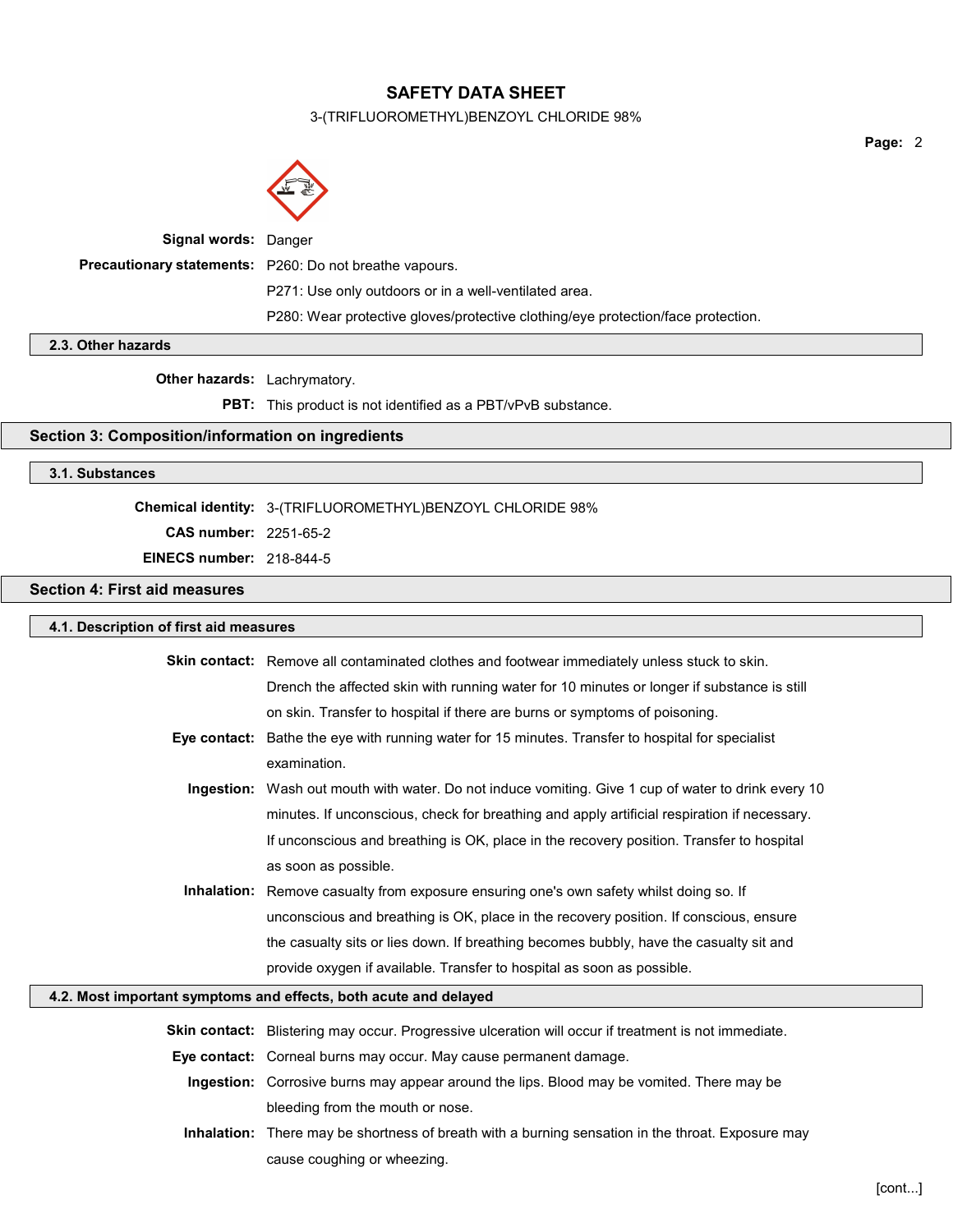3-(TRIFLUOROMETHYL)BENZOYL CHLORIDE 98%

#### 4.3. Indication of any immediate medical attention and special treatment needed

#### Section 5: Fire-fighting measures

#### 5.1. Extinguishing media

Extinguishing media: Suitable extinguishing media for the surrounding fire should be used. Carbon dioxide,

dry chemical powder, foam.

### 5.2. Special hazards arising from the substance or mixture

Exposure hazards: Corrosive. In combustion emits toxic fumes. Hydrogen chloride (HCl). Hydrogen fluoride

(HF).

#### 5.3. Advice for fire-fighters

Advice for fire-fighters: Wear self-contained breathing apparatus. Wear protective clothing to prevent contact with skin and eyes.

# Section 6: Accidental release measures

## 6.1. Personal precautions, protective equipment and emergency procedures

Personal precautions: Notify the police and fire brigade immediately. If outside keep bystanders upwind and away from danger point. Mark out the contaminated area with signs and prevent access to unauthorised personnel. Do not attempt to take action without suitable protective clothing - see section 8 of SDS. Turn leaking containers leak-side up to prevent the escape of liquid.

### 6.2. Environmental precautions

Environmental precautions: Do not discharge into drains or rivers. Contain the spillage using bunding.

#### 6.3. Methods and material for containment and cleaning up

Clean-up procedures: Clean-up should be dealt with only by qualified personnel familiar with the specific substance. Absorb into dry earth or sand. Transfer to a closable, labelled salvage container for disposal by an appropriate method.

6.4. Reference to other sections

#### Section 7: Handling and storage

### 7.1. Precautions for safe handling

Handling requirements: Avoid direct contact with the substance. Ensure there is sufficient ventilation of the area. Do not handle in a confined space. Avoid the formation or spread of mists in the air. Only use in fume hood.

### 7.2. Conditions for safe storage, including any incompatibilities

Storage conditions: Store in a cool, well ventilated area. Keep container tightly closed. Product reacts with water. Take precautions to avoid contact with atmospheric moisture. Store under Argon.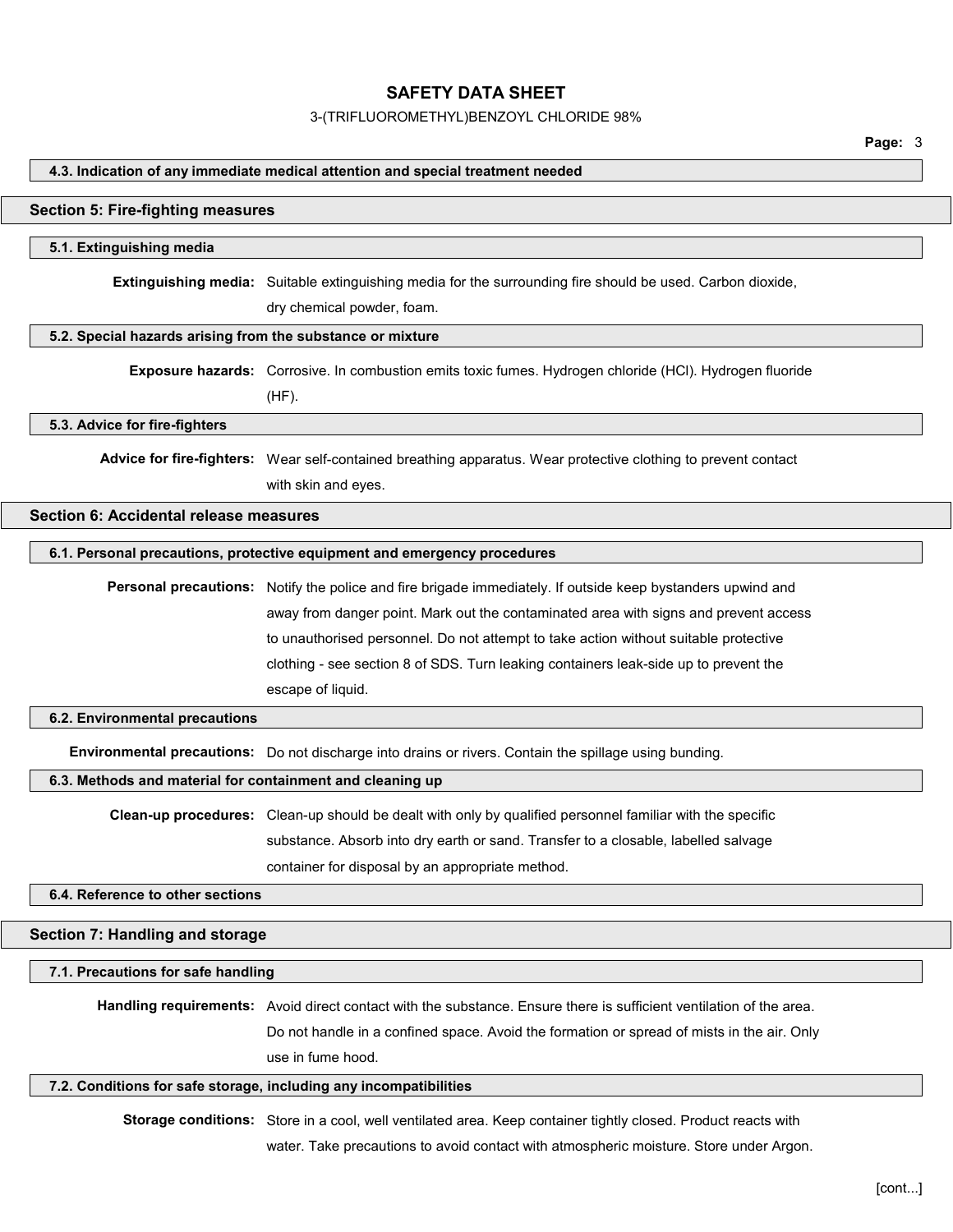#### 3-(TRIFLUOROMETHYL)BENZOYL CHLORIDE 98%

Page: 4

#### Suitable packaging: Must only be kept in original packaging.

7.3. Specific end use(s)

Specific end use(s): No data available.

Section 8: Exposure controls/personal protection

#### 8.1. Control parameters

Workplace exposure limits: No data available.

# DNEL/PNEC Values

DNEL / PNEC No data available.

## 8.2. Exposure controls

Engineering measures: Ensure there is sufficient ventilation of the area. Respiratory protection: Self-contained breathing apparatus must be available in case of emergency. Hand protection: Impermeable gloves. Eye protection: Tightly fitting safety goggles. Ensure eye bath is to hand. Skin protection: Impermeable protective clothing.

## Section 9: Physical and chemical properties

### 9.1. Information on basic physical and chemical properties

| <b>State: Liquid</b>                                    |                                                        |                                     |
|---------------------------------------------------------|--------------------------------------------------------|-------------------------------------|
|                                                         | <b>Colour:</b> Pale yellow                             |                                     |
| <b>Evaporation rate:</b> No data available.             |                                                        |                                     |
|                                                         | <b>Oxidising:</b> No data available.                   |                                     |
| <b>Solubility in water:</b> Reacts with water.          |                                                        |                                     |
|                                                         | Viscosity: No data available.                          |                                     |
| <b>Boiling point/range °C: 184-186</b>                  | <b>Melting point/range °C:</b> No data available.      |                                     |
| <b>Flammability limits %: lower:</b> No data available. |                                                        | <b>upper:</b> No data available.    |
| <b>Flash point C: 113</b>                               | <b>Part.coeff. n-octanol/water:</b> No data available. |                                     |
| Autoflammability <sup>o</sup> C: No data available.     |                                                        | Vapour pressure: No data available. |
| <b>Relative density:</b> 1.383 g/cm3                    |                                                        | <b>pH:</b> No data available.       |
|                                                         | <b>VOC g/l:</b> No data available.                     |                                     |

## 9.2. Other information

Other information: No data available.

# Section 10: Stability and reactivity

# 10.1. Reactivity

Reactivity: Stable under recommended transport or storage conditions.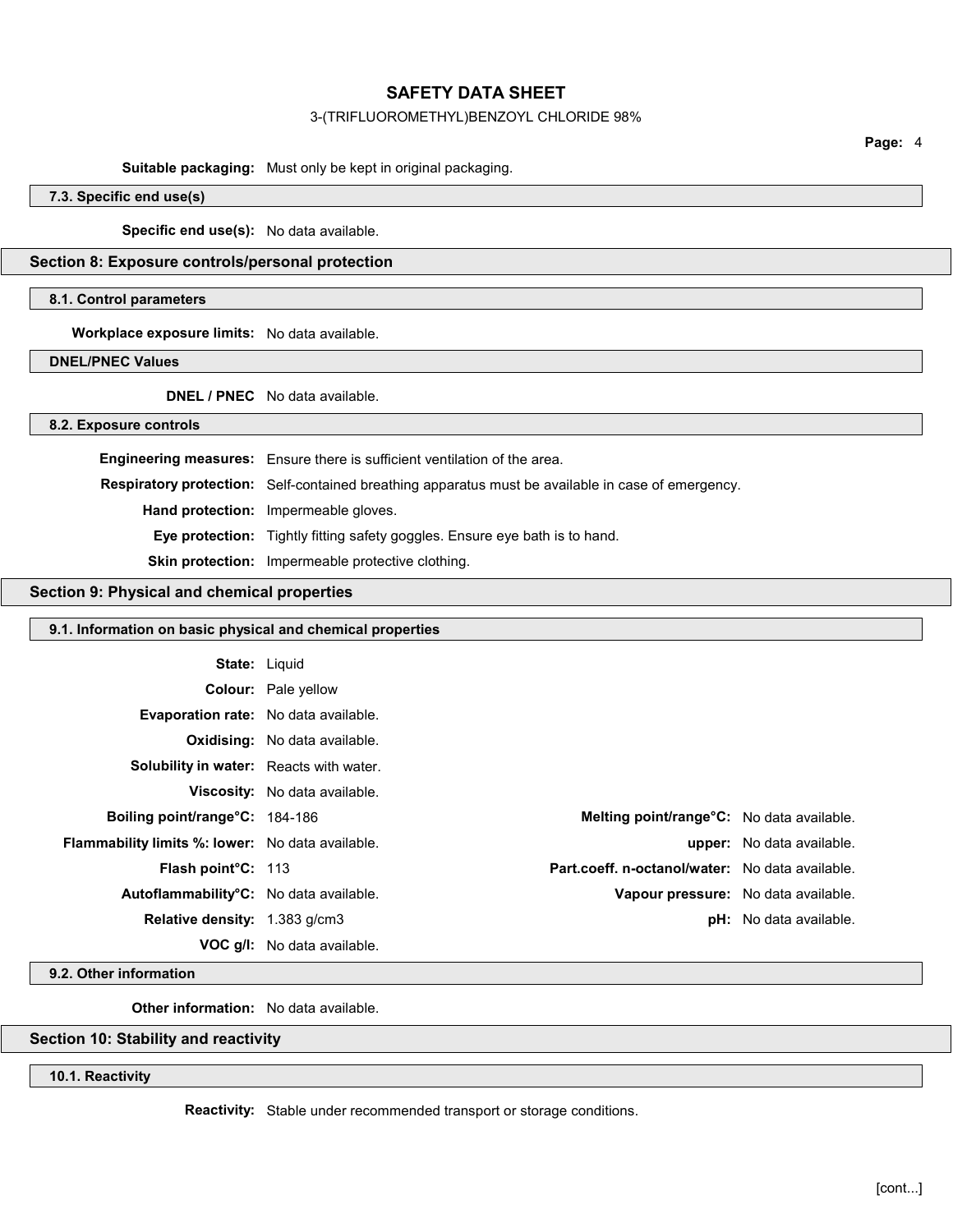## 3-(TRIFLUOROMETHYL)BENZOYL CHLORIDE 98%

## 10.2. Chemical stability

Chemical stability: Stable under normal conditions.

#### 10.3. Possibility of hazardous reactions

Hazardous reactions: Hazardous reactions will not occur under normal transport or storage conditions.

#### 10.4. Conditions to avoid

Conditions to avoid: Heat. Moist air. Humidity.

## 10.5. Incompatible materials

Materials to avoid: Water. Strong oxidising agents. Strong acids. Strong bases. Strong reducing agents.

Alcohols.

#### 10.6. Hazardous decomposition products

Haz. decomp. products: In combustion emits toxic fumes of carbon dioxide / carbon monoxide. Hydrogen

chloride (HCl). Hydrogen fluoride (HF).

# Section 11: Toxicological information

## 11.1. Information on toxicological effects

#### Relevant hazards for product:

| Hazard                        | Route | Basis                    |
|-------------------------------|-------|--------------------------|
| l Skin corrosion/irritation_  | DRM   | ' Hazardous: calculated_ |
| Serious eye damage/irritation | OP1   | Hazardous: calculated    |

#### Symptoms / routes of exposure

Skin contact: Blistering may occur. Progressive ulceration will occur if treatment is not immediate.

Eye contact: Corneal burns may occur. May cause permanent damage.

Ingestion: Corrosive burns may appear around the lips. Blood may be vomited. There may be bleeding from the mouth or nose.

Inhalation: There may be shortness of breath with a burning sensation in the throat. Exposure may cause coughing or wheezing.

#### Section 12: Ecological information

## 12.1. Toxicity

Ecotoxicity values: No data available.

### 12.2. Persistence and degradability

Persistence and degradability: No data available.

### 12.3. Bioaccumulative potential

Bioaccumulative potential: No data available.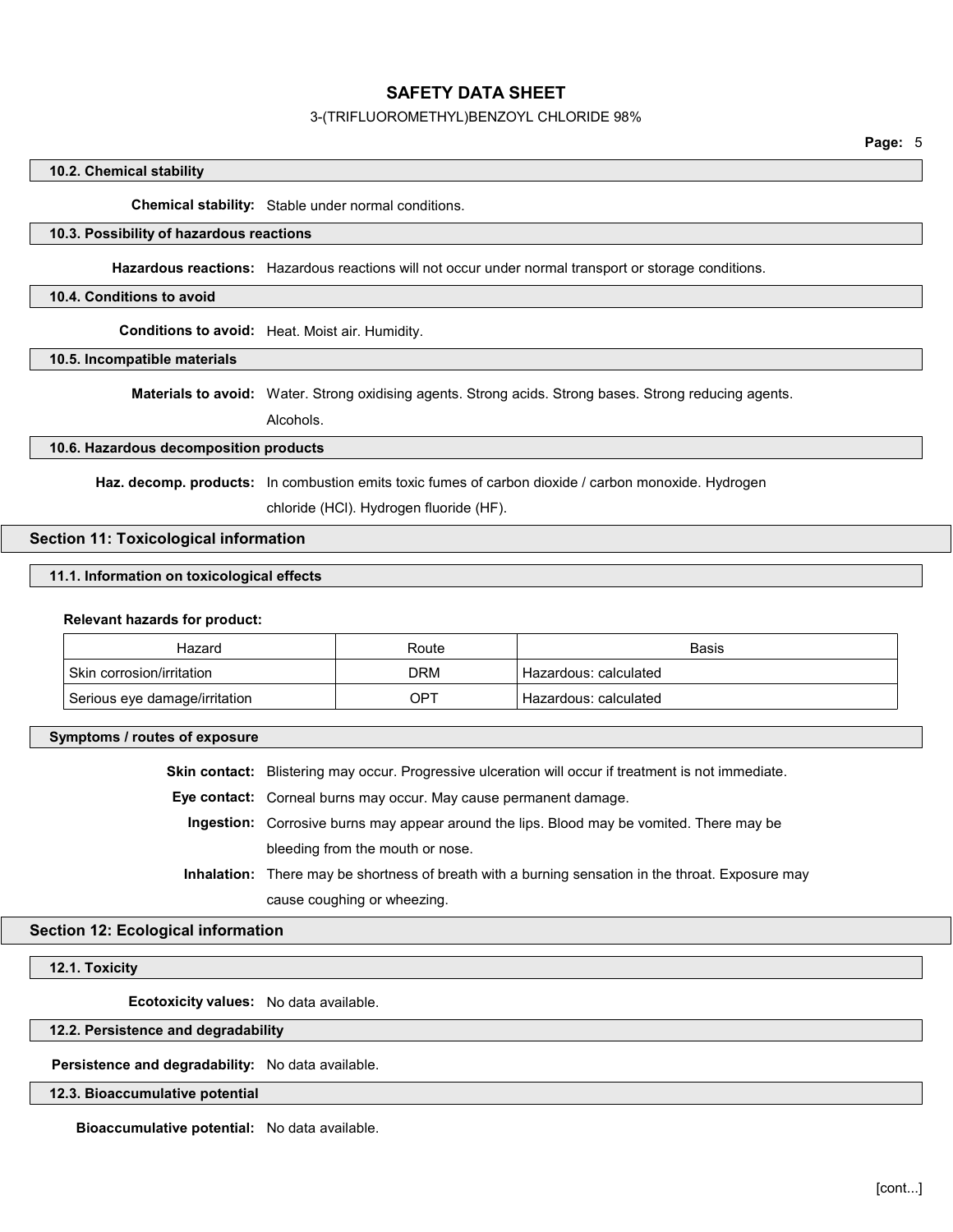### 3-(TRIFLUOROMETHYL)BENZOYL CHLORIDE 98%

Page: 6

## 12.4. Mobility in soil

Mobility: No data available.

#### 12.5. Results of PBT and vPvB assessment

PBT identification: This product is not identified as a PBT/vPvB substance.

#### 12.6. Other adverse effects

**Other adverse effects:** No data available.

### Section 13: Disposal considerations

#### 13.1. Waste treatment methods

Disposal operations: Transfer to a suitable container and arrange for collection by specialised disposal company. MATERIAL SHOULD BE DISPOSED OF IN ACCORDANCE WITH LOCAL, STATE AND FEDERAL REGULATIONS Disposal of packaging: Dispose of as special waste in compliance with local and national regulations Observe all federal, state and local environmental regulations. NB: The user's attention is drawn to the possible existence of regional or national

regulations regarding disposal.

## Section 14: Transport information

14.1. UN number

UN number: UN3265

14.2. UN proper shipping name

Shipping name: CORROSIVE LIQUID, ACIDIC, ORGANIC, N.O.S.

(3-(Trifluoromethyl)benzoyl chloride)

14.3. Transport hazard class(es)

Transport class: 8

14.4. Packing group

Packing group: II

14.5. Environmental hazards

Environmentally hazardous: No **Marine pollutant: No** Marine pollutant: No

14.6. Special precautions for user

Tunnel code: E

Transport category: 2

## Section 15: Regulatory information